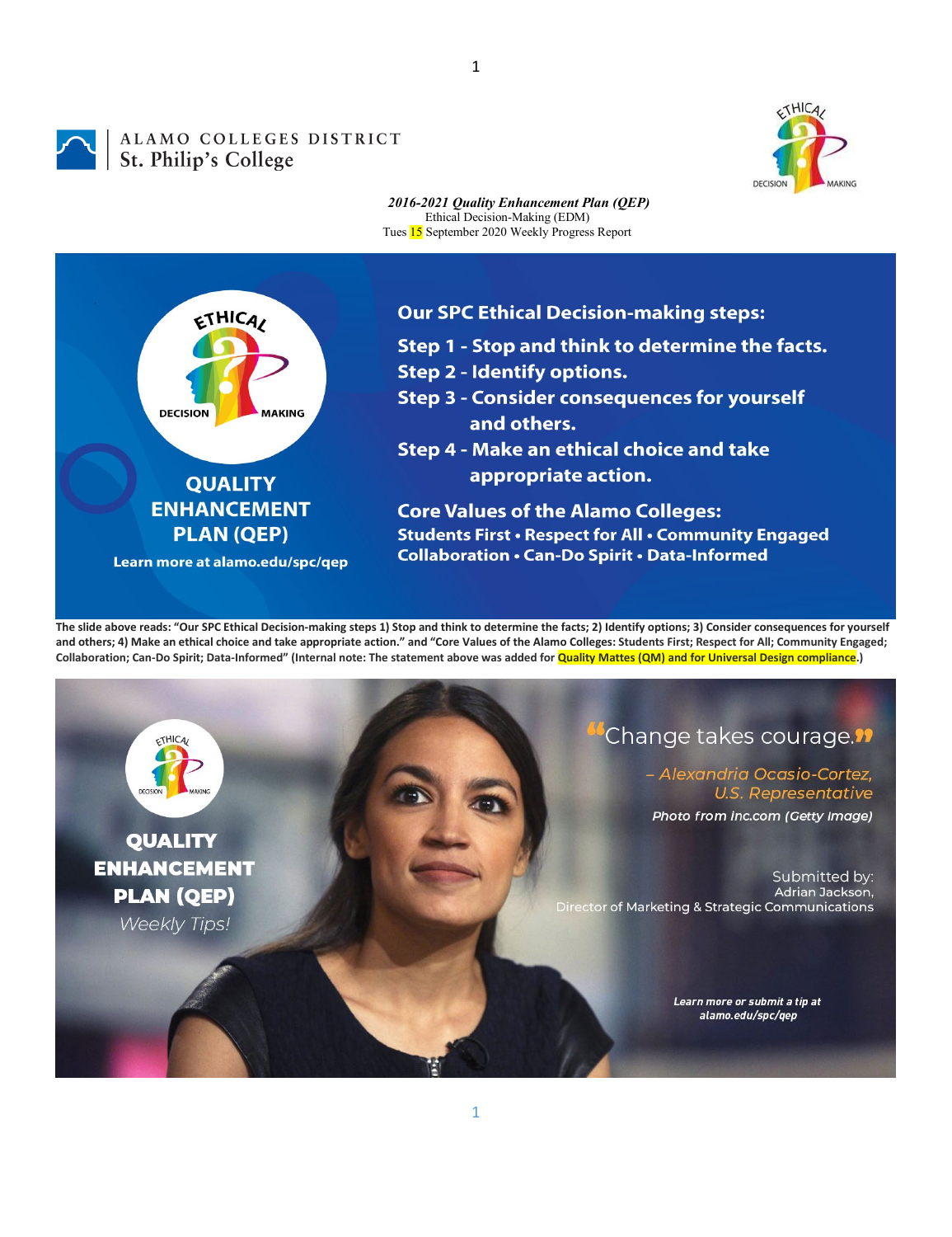September 14 EDM slide, above: Submitted by Adrian Jackson: *Change takes courage. -- [Alexandria Ocasio-Cortez](https://www.brainyquote.com/authors/alexandria-ocasio-cortez-quotes)* Hispanic Heritage Month (HHM) <https://hispanicheritagemonth.gov/>

**One of our four Ethical Decision-making steps highlighted in this quote: 3) Consider consequences for yourself and others. One of our six Core Values also highlighted: Respect for All.**

1989: born into [a Catholic](https://en.wikipedia.org/wiki/Catholic) family in [the Bronx b](https://en.wikipedia.org/wiki/The_Bronx)orough o[f New York City,](https://en.wikipedia.org/wiki/New_York_City) to Blanca Ocasio-Cortez (née Cortez) and Sergio Ocasio; mother was born in Puerto Rico; father born in NYC to a Puerto Rican family, becomes an architect. 2007: places 2nd i[n microbiology](https://en.wikipedia.org/wiki/Microbiology) category of th[e Intel International Science and Engineering Fair](https://en.wikipedia.org/wiki/Intel_International_Science_and_Engineering_Fair) ; she studies ho[w antioxidants](https://en.wikipedia.org/wiki/Antioxidant) affect the lifespan o[f nematode](https://en.wikipedia.org/wiki/Nematode) [C. elegans](https://en.wikipedia.org/wiki/C._elegans). https://www.societyforscience.org/content/ssp-blog/intel-isef-alumna-headed-capitol-hill 2011: graduates [cum laude](https://en.wikipedia.org/wiki/Latin_honors#Distinctions) fro[m Boston University](https://en.wikipedia.org/wiki/Boston_University) with majors i[n international relations](https://en.wikipedia.org/wiki/International_relations) and economics 2018: wins election to serve a[s U.S. Representative f](https://en.wikipedia.org/wiki/United_States_House_of_Representatives)o[r New York's 14th congressional district,](https://en.wikipedia.org/wiki/New_York%27s_14th_congressional_district) which includes the eastern part o[f the](https://en.wikipedia.org/wiki/The_Bronx)  [Bronx,](https://en.wikipedia.org/wiki/The_Bronx) portions of north-central [Queens,](https://en.wikipedia.org/wiki/Queens) an[d Rikers Island](https://en.wikipedia.org/wiki/Rikers_Island) i[n New York City,](https://en.wikipedia.org/wiki/New_York_City) youngest woman ever to serve in the U.S. Congress.

Ocasio-Cortez "supports supports [progressive p](https://en.wikipedia.org/wiki/Progressivism_in_the_United_States#Progressivism_in_the_21st_century)olicies such a[s single-payer Medicare for All,](https://en.wikipedia.org/wiki/Single-payer_healthcare) [tuition-free public college and trade school,](https://en.wikipedia.org/wiki/Tuition-free_college) a federal [job guarantee,](https://en.wikipedia.org/wiki/Job_guarantee) the cancellation of all \$1.6 trillion of outstandin[g student debt,](https://en.wikipedia.org/wiki/Student_debt) guaranteed family leave, abolishing U.S. [Immigration and Customs Enforcement,](https://en.wikipedia.org/wiki/U.S._Immigration_and_Customs_Enforcement) ending th[e privatization of prisons,](https://en.wikipedia.org/wiki/Incarceration_in_the_United_States#Privatization) enactin[g gun-control policies,](https://en.wikipedia.org/wiki/Gun_politics_in_the_United_States) and energy policy relying on 100% renewables.[" https://en.wikipedia.org/wiki/Alexandria\\_Ocasio-Cortez](https://en.wikipedia.org/wiki/Alexandria_Ocasio-Cortez) [| https://ocasio-cortez.house.gov/](https://ocasio-cortez.house.gov/) 

**Student engagement:** *What Would You Do* **scenarios. Dr. Angela McPherson Williams (Dr. Mac), Director of Student Success and the Department of Student Life.**

**Assessment: Online QEP constituent survey created. Dr. Melissa Guerrero, Director of Institutional Research. 25 respondents.**

**Faculty and Staff Professional Development: 2020 Fall Two-Year Ethics Bowl preparations: 1) synchronously, and 2) asynchronously. Friday, 11 September, 4:30 pm. Cases 4, 5, 6, 7, and 15 have been eliminated from the competition. Andy Hill, Marie Feldmeier, Dr. Manzo. 10 participants.**

**Assessment: Online QEP event survey created. Dr. Melissa Guerrero, Director of Institutional Research. 15 respondents.** <https://survey.alamo.edu/Survey.aspx?s=439c10d5fbe14e7cafe541f73aba507b>

**Faculty and Staff Professional Development: Arts & Sciences, Friday 18 September, 3 pm.**

**Assessment: PSRI-I (Personal & Social Responsibility Inventory). (FYI: 2019: Fri 8/23 to Fri 9/20) 2020: Fri 8/21 to Fri 9/18. Mon 8/31: 460 completed. Wed 9/9: PSRI reminded students; 642 completed. PSRI-II, post-Test. (FYI: 2019: Mon 18 November to Fri 13 December) 2020: Mon 9 November to Fri 11 December. Comment: starts earlier than in 2019 Fall.**

**Assessment Publicity: Email sent directly to students regarding PSRI-I survey; TigerPRESS to also announce PSRI-I; PSRI-I poster. Liz Castillo, Johnny Rodriguez, Alexa Saavedra, Larry Lopez.** 

**Upcoming Tasks, Events, and Initiatives**

**Assessment: SACSCOC Five-year QEP Impact report meeting, Monday 14 September, Dr. Melissa Guerrero, Director of Institutional Research; Jeffrey French, Project Manager; David Kisel; Dr. Manzo;**